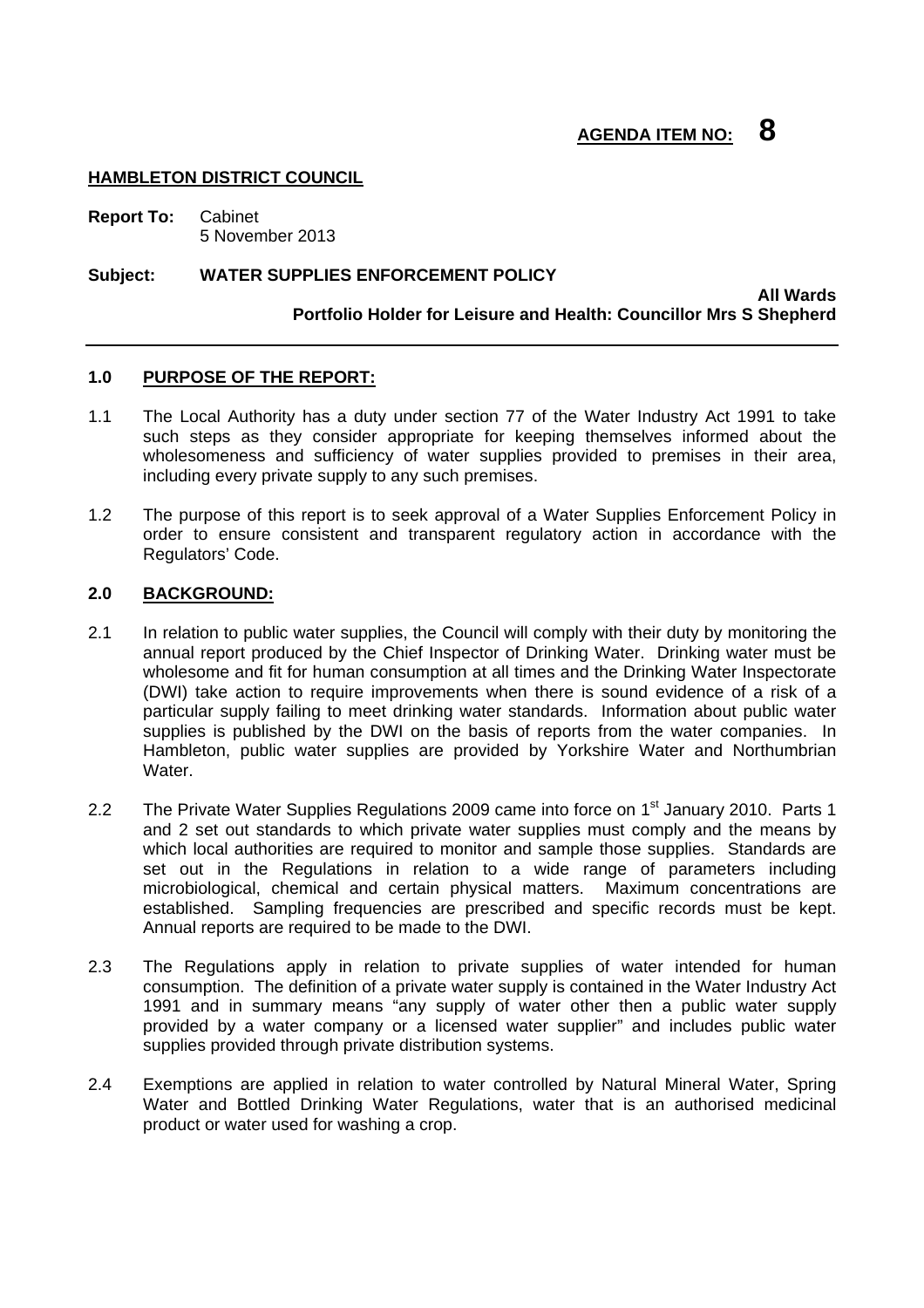- 2.5 In Hambleton there are currently 133 known sources of private water supply that must be risk assessed and sampled. A further 144 private water supplies provide drinking water to single dwellings not used for any commercial activity in relation to which risk assessments are not required.
- 2.6 In the event of a failure in supply quality, Part 3 and 4 of the Regulations provide a comprehensive system for local authorities to enforce the Regulations by making sure that consumers are protected whenever there is a risk to human health through the service of statutory notices. Two routes are available:
	- a) If there is a potential danger to human health, the Local Authority must serve a notice under regulation 18 of the Private Water Supplies Regulations 2009 requiring the prohibition or restriction of the use of the water.
	- b) If there is not a potential danger to human health, but a failure to comply with standards, the local authority must investigate to determine the cause of the failure and may serve a notice under section 80 of the Water Industry Act 1991.
- 2.7 The person responsible for the supply is required to pay for the routine sampling and analysis, risk assessments and our investigation of failures.
- 2.8 This system of sampling and compulsory improvement of supplies replaced a previously less formal system established in 1991. The consequence of the current system is that many supplies may be found to be non-compliant with the prescribed standards. The Local Authority has a duty to assess the risks posed by private supplies, except single noncommercial dwellings, and must take action to secure improvement of those supplies, although there are some exemptions from this requirement.
- 2.9 While the majority of supply owners will take action in response to informal advice, a minority of situations will result in the service of statutory notices. Failure to comply with Regulation 18 notices would render the person responsible liable to prosecution. They do have the right of appeal to a Magistrates' Court. In the event of failure to comply with a Section 80 improvement notice, the local authority has the power to take steps itself and to recover costs from the person on whom the notice was served.
- 2.10 The Local Authority can also take action under Section 80 to remedy supplies that are insufficient for domestic purposes and can take action in default and recover costs. Action could also be taken under the Housing Act 2004 and the Housing Health and Safety Rating System to remedy such a situation. Premises without a satisfactory water supply may also be considered under the statutory nuisance provisions of the Environment Protection Act 1990.
- 2.11 In order to ensure that supply owners, and occupiers of premises receiving private water supplies, can be sure that a consistent approach is being made towards the enforcement of these provisions, the attached Enforcement Policy has been developed. This will ensure an open and transparent approach is taken to enforcement. In addition, the Environmental Health Service will provide information and advice on a proactive as well as reactive basis. The Service also plans to hold seminars for supply owners to provide advice and make available commercial sources of information and equipment to help them meet their obligations

#### **3.0 LINK TO COUNCIL PRIORITIES:**

3.1 This enforcement policy links to the Council's priority of providing excellent and effective services to our customers.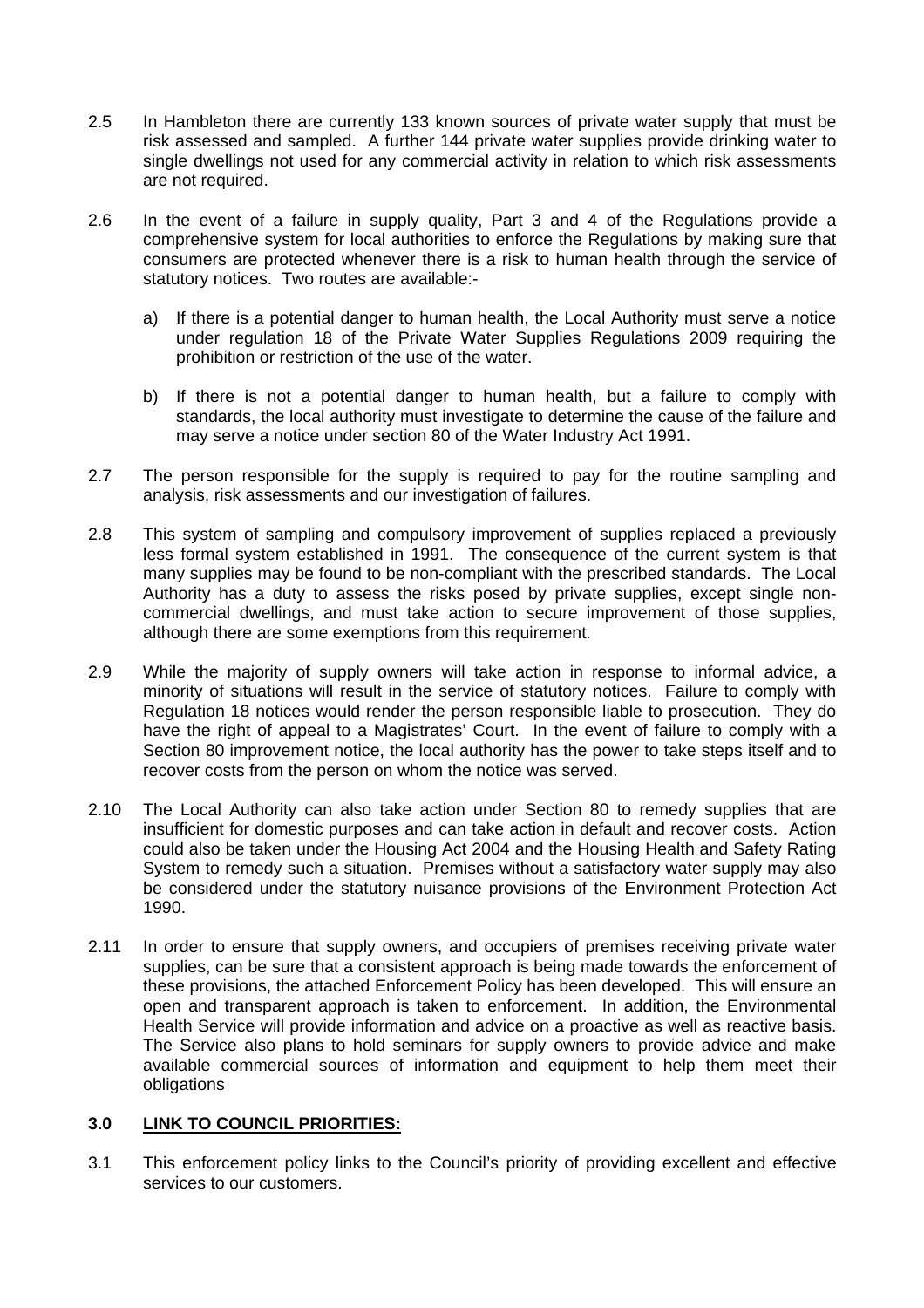#### **4.0 RISK ASSESSMENT:**

- 4.1 There are no significant risks associated with approval of the Policy.
- 4.2 Risk in not approving the recommendation

| <b>Risk</b>                   | <b>Implication</b>          | Prob* | $Imp*$ | <b>Total</b>    | <b>Preventative action</b> |
|-------------------------------|-----------------------------|-------|--------|-----------------|----------------------------|
| Inconsistent                  | Unacceptable risk to        |       |        |                 | Require all                |
| enforcement of water          | human health and            | 3     | 4      | 12 <sup>°</sup> | enforcement work to        |
| supply duties and             | variable treatment of       |       |        |                 | be undertaken by           |
| powers                        | supply owners by            |       |        |                 | one officer                |
|                               | enforcement officers        |       |        |                 |                            |
| The<br>Council<br>fails<br>to | Loss of reputation, failure |       |        |                 | Require all                |
| comply with its<br>legal      | to follow legal processes   | 4     | 4      | 16              | enforcement work to        |
| responsibilities              | failure to protect<br>and   |       |        |                 | be undertaken by           |
|                               | vulnerable consumers        |       |        |                 | one officer coupled        |
|                               |                             |       |        |                 | with sufficient            |
|                               |                             |       |        |                 | training and               |
|                               |                             |       |        |                 | management                 |

Prob = Probability, Imp = Impact, Score range is  $Low = 1$ , High = 5

Overall the risk of agreeing with the recommendations outweighs the risks of not agreeing them and is considered acceptable.

#### **5.0 FINANCIAL IMPLICATIONS:**

5.1 There are no financial implications.

#### **6.0 LEGAL IMPLICATIONS:**

- 6.1 a) The Local Authority has a duty under section 77 of the Water Industry Act 1991 to keep themselves informed about the wholesomeness and sufficiency of water supplies provided to premises in their area, including every private water supply. The Local Authority must:
	- i) undertake risk assessments of all private water supplies, except those serving a single dwelling where no commercial activity is undertaken;
	- ii) take samples and arrange for their analysis;
	- iii) investigate any sample failures;
	- iv) serve notices where there is a potential danger to human health;
	- v) enforce those notices.
	- b) The Local Authority also has the power to:
		- i) acquire information about water quality and sufficiency;
		- ii) serve notices on supply owners where the water is unwholesome or insufficient;
		- iii) recover the costs of any enforcement action:
		- iv) enter any premises at all reasonable hours to determine whether there have been any contraventions.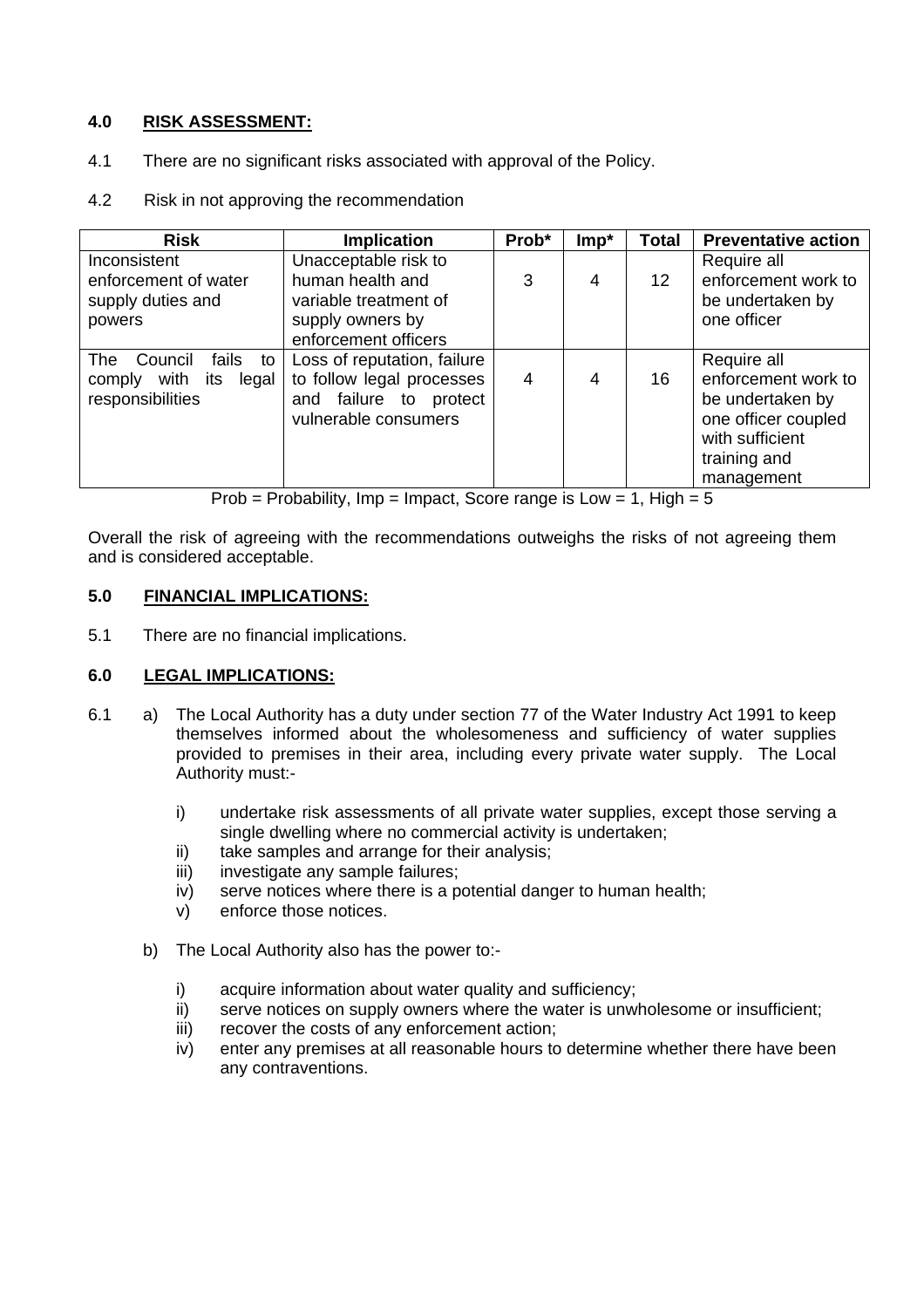## **7.0 RECOMMENDATION:**

7.1 That the Council is recommended to adopt the attached Water Supplies Enforcement Policy.

## DAVID GOODWIN

| <b>Background papers:</b> | Water Industry Act 1991<br>Private Water Supplies Regulations 2009<br>Water Supply (Water Quality) Regulations 2010<br>Private Water Supplies Technical manual (as amended Oct 2010)<br>Regulators' Code. BRDO. July 2013 |  |
|---------------------------|---------------------------------------------------------------------------------------------------------------------------------------------------------------------------------------------------------------------------|--|
| <b>Author ref:</b>        | PM.                                                                                                                                                                                                                       |  |
| Contact:                  | Name: Philip Mepham<br>Author - Environmental Health Manager<br>Direct Line No 01609 767037                                                                                                                               |  |

051113 WaterSuppliesEnforcementPolicy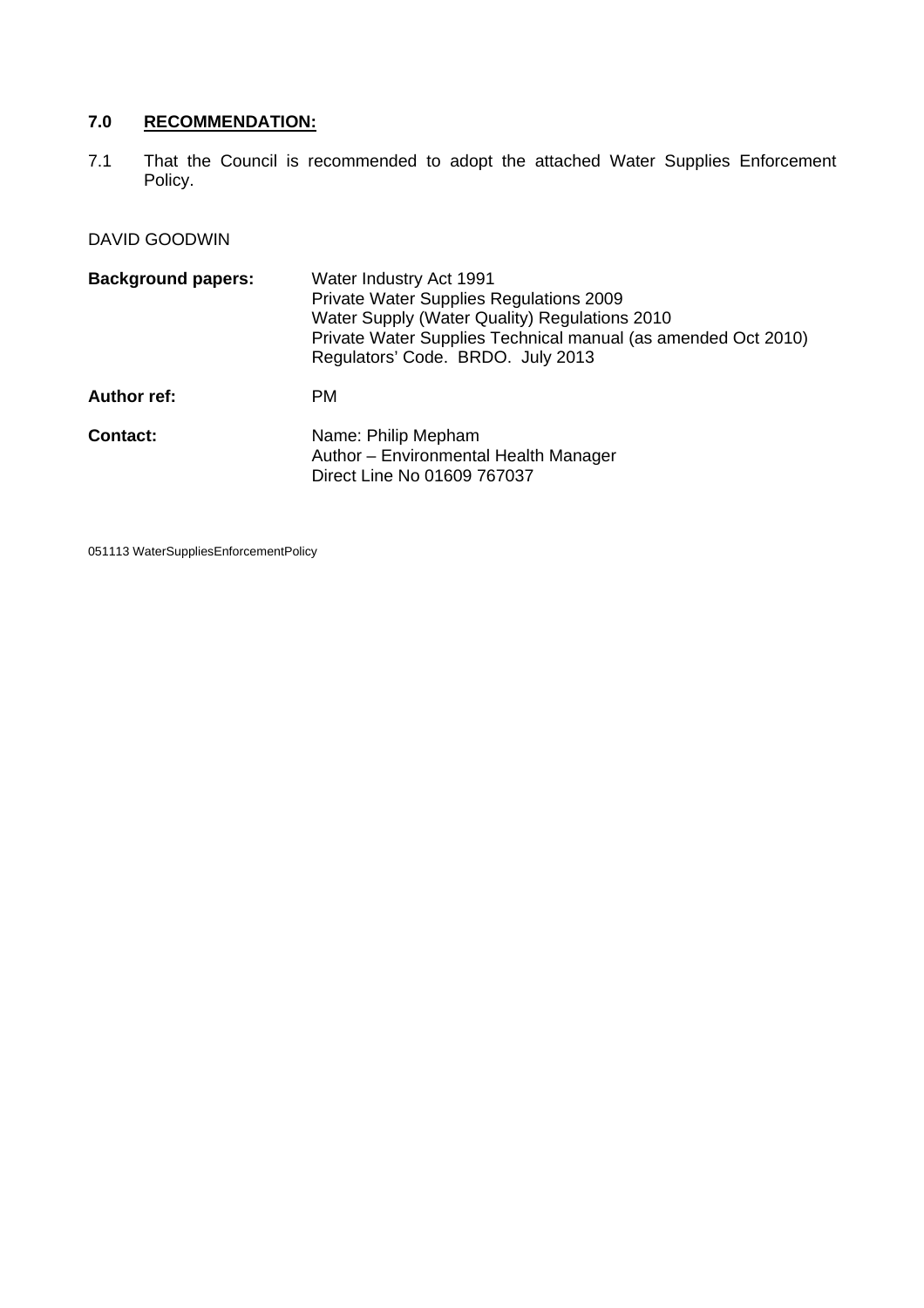

## **HAMBLETON DISTRICT COUNCIL**

## **ENVIRONMENTAL HEALTH SERVICE**

# WATER SUPPLIES ENFORCEMENT **POLICY**

## W.D.4.

Date of issue:

Version Control

| Version No. | Amended by           | Date       |
|-------------|----------------------|------------|
| 1.0         | Maria Bentlev        | 20/08/12   |
| 2.0         | Philip Mepham        | 21/12/2012 |
| 3.0         | <b>Philip Mepham</b> | 26/2/2013  |
| 3.1         | <b>Philip Mepham</b> | 6/6/2013   |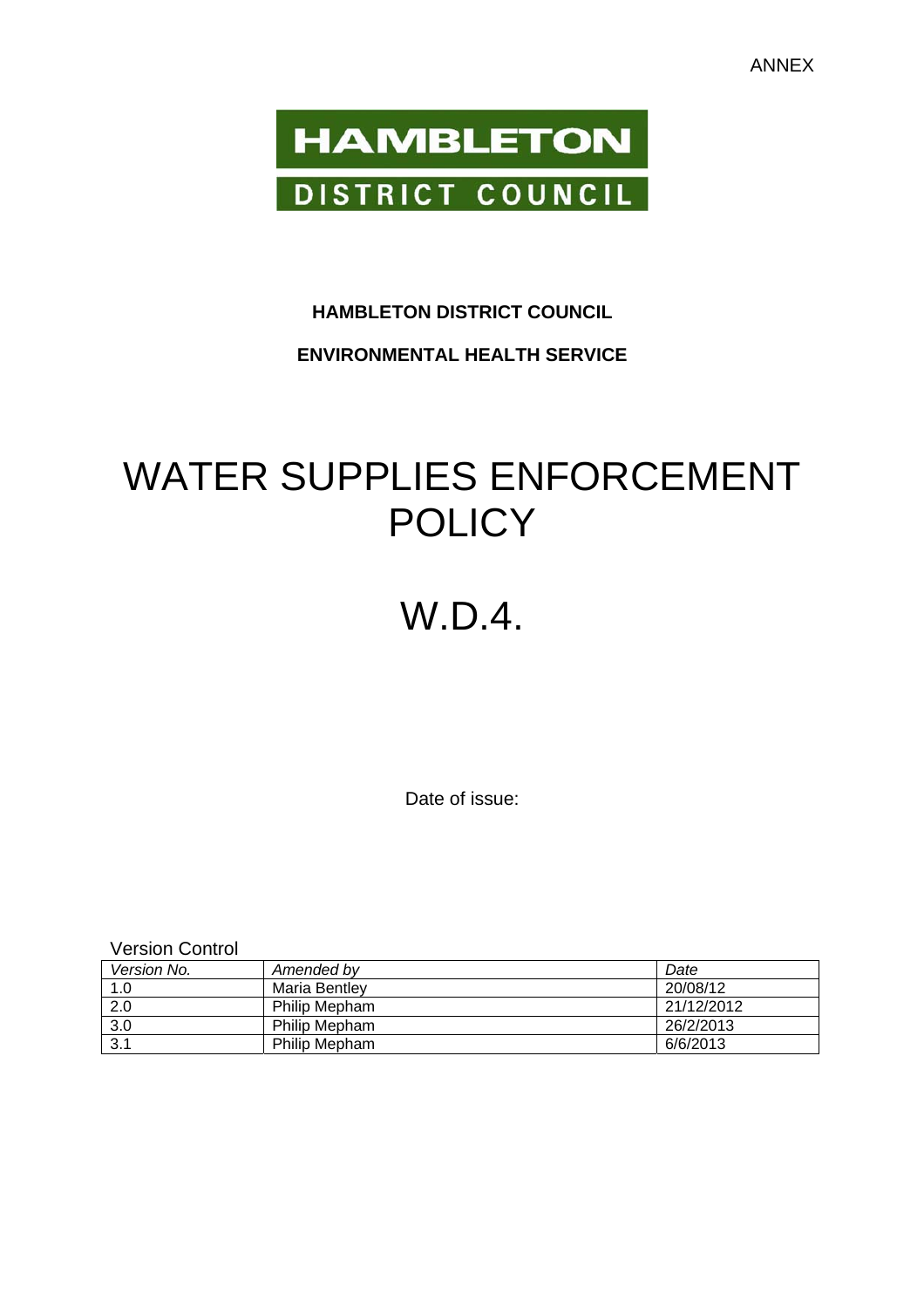#### **1.0 Introduction**

- 1.1 Hambleton District Council is an enforcement authority in relation to Private Water Supplies and has powers and duties under the Water Industries Act 1991 and the Private Water Supplies Regulations 2009.
- 1.2 This enforcement policy builds on the overall Environmental Health Enforcement Strategy and Policy and explains its interpretation in relation to Private Water Supplies.
- 1.3 This policy applies to all aspects of the Public Water Supplies and Private Water Supplies and Private Distribution Networks within the Hambleton District Council area.
- 1.4 Definitions

 Public Water Supply – is the water supplied and distributed by a water undertaker (Water Company) or licensed water supplier. The water is treated prior to distribution. This is termed "mains supply"

Private Water Supplies - is any water supply which is not provided by a water company. It is not a "mains" supply. The source of the supply may be a well, borehole, spring, stream, river, lake or pond. The supply may serve just one property or several properties through a network of pipes and may be used for domestic and/or commercial purposes.

 Private Distribution Network – Is where a public water supply is further distributed by a person other than water undertaker (Water company) or licensed water supplier.

#### **2.0 Relevant Documents**

- Water Industry Act 1991
- The Private Water Supplies Regulations 2009
- Water Supply (Water Quality) Regulations 2010
- The Private Water Supplies Technical Manual (as amended Oct 2010)
- Private Water Supplies: Technical Manual

#### **3.0 Responsibility**

3.1 All authorised officers are responsible for compliance with this policy in relation to the use of their enforcement powers.

#### **4.0 The Water Supplies Enforcement Policy Statement**

4.1 The policy of Hambleton District Council is to take all necessary steps to ensure that water intended for human consumption is wholesome and does not represent a risk to human health. This includes Public and Private water supplies and water supplied through Private Distribution Networks. The service is provided by the Environmental Health Service.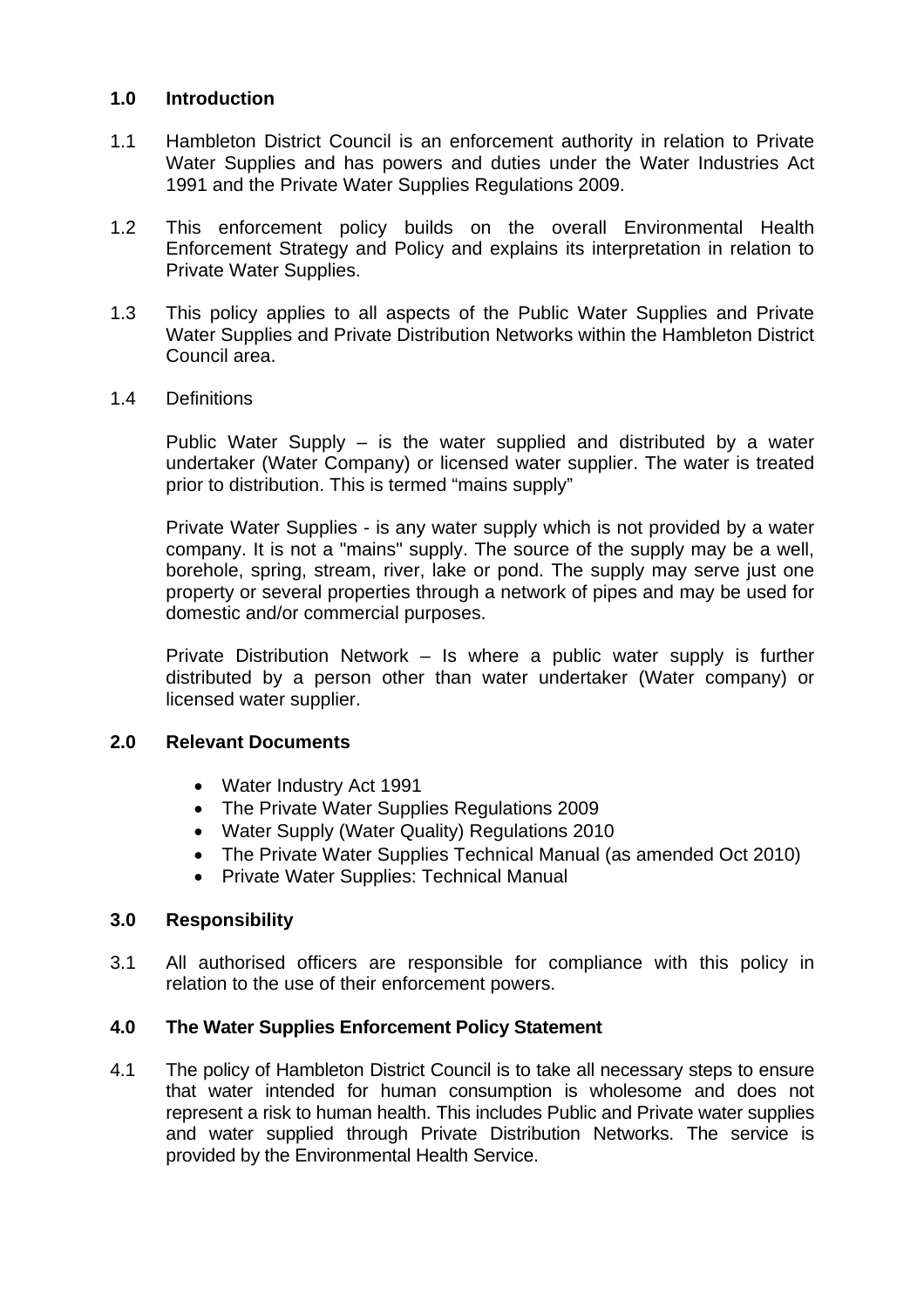- 4.2 The Environmental Health Service will ensure that Authorised Officers, who enforce the legislation, are adequately trained and experienced. They will liaise with all relevant bodies to help ensure the efficient enforcement of the water supply legislation. Where appropriate, the Service will also call upon the expertise of others to assist the process.
- 4.3 In order to implement this policy, the Environmental Health Service will:-

 a) undertake risk assessments of all relevant private water supplies and private distribution systems within a 5 year programme;

 b) prepare and make available, to all involved, material explaining the provisions of the law and conditions so as to promote a better understanding of the law and greater compliance with the various requirements;

 c) sample private water supply in premises and private distribution networks and carry out such enquiries as are required to determine the quality and sufficiency of supplies;

 d) carry out investigations into complaints about the quality of private water supplies and private distribution systems;

 e) monitor records of public water supplies and action taken by water undertakers in relation to public water supplies;

 f) work with water undertakers and private water supply owners to ensure, so far as is possible, security of water supplies in the event of an emergency;

 g) include references to quality and sufficiency of water supplies within the Environmental Health Service Annual Reports.

4.4 This policy is subject to annual review and at any other relevant time when circumstances require its amendment.

#### **5.0 Authorisations and Delegations**

5.1 Decisions about public water, private water supplies and private distribution systems enforcement are delegated to officers of the Council as follows:-

#### 5.1.1 Environmental Health Manager

- appointment and/or authorisation of officers to exercise statutory functions
- exercise of powers of entry
- service of notices, exercise of powers in default and recovery of expenses
- in consultation with the Council's Legal Officers, the institution of legal proceedings,
- following consultation with the Health Protection Unit, to issue an authorisation that drinking water can be supplied at a lower standard whilst remedial works are conducted.

In consultation with the Director of Leisure and Health Services.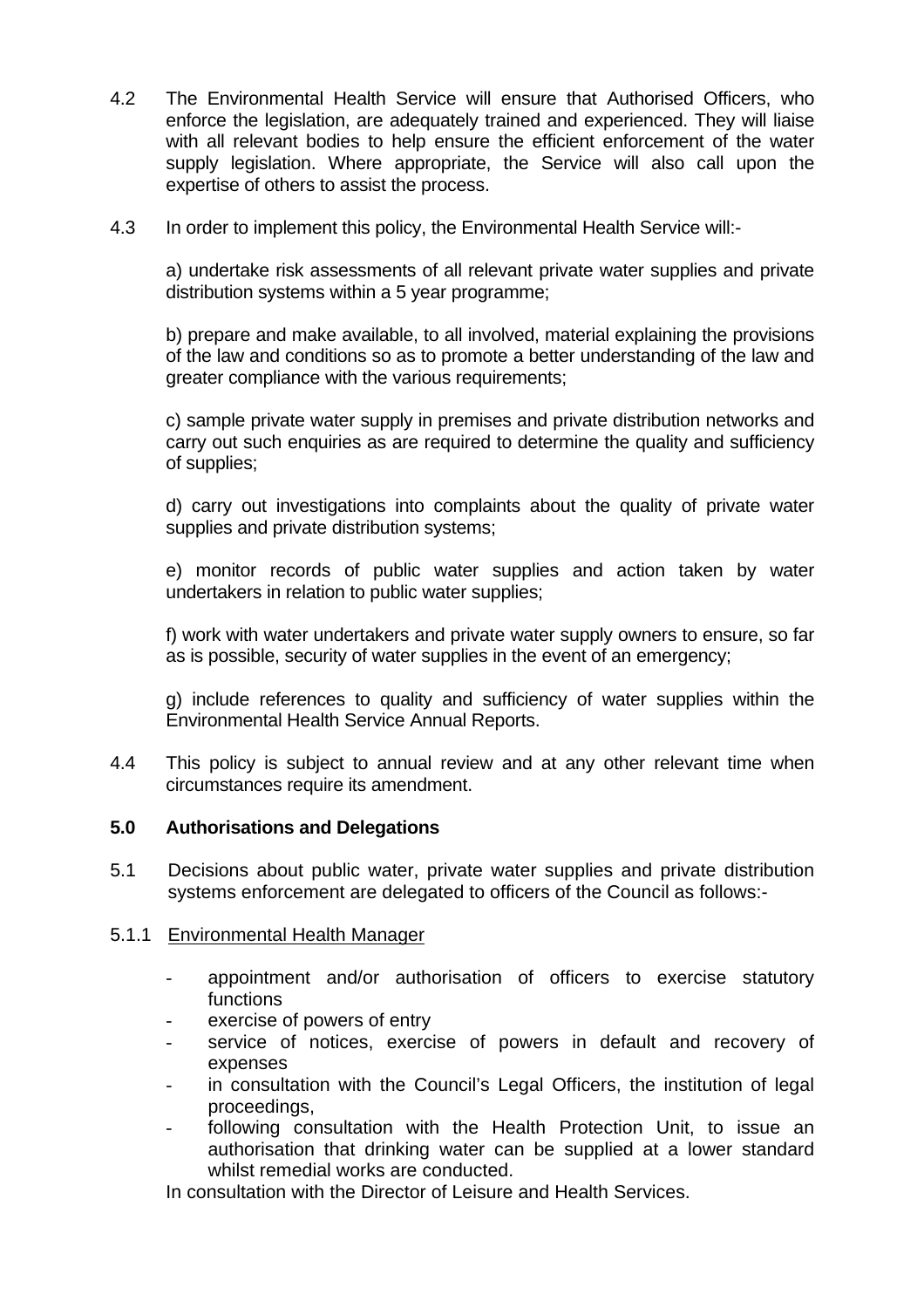N.B. In the absence of the Environmental Health Manager (EHM), the duty will be undertaken by the Environmental Health Team Leader.

#### 5.1.2 Council's Legal Officer

On behalf of the Council, to institute legal proceedings in respect of any offence under any legislation, including byelaws, which the Council is empowered to enforce in relation to private water supplies.

#### 5.1.3 Authorised Officers

 All Environmental Health Officers and Technical Officers who are suitably qualified and experienced are authorised to conduct Risk Assessments of Private Water Supplies and Private Distribution Systems.

#### **6.0 Public Water Supplies**

- 6.1 The Drinking Water Inspector (DWI) is the enforcement agency for Public Water Supplies. In Hambleton the companies supplying the public water supply are Yorkshire Water and Northumbrian Water (the companies).
- 6.2. The companies have a duty to notify the DWI and, under regulation 35 of the Water Supply (Water Quality) Regulations 2010, the Local Authority, as soon as possible, of any event which gives rise to a significant risk to human health.
- 6.3 On receipt of such a notification the Local Authority will assure themselves that appropriate action is taken to ensure the public is aware of the issue and that appropriate corrective actions have been put in place to ensure the water supplied is of an acceptable quality.
- 6.4 Where a public water supply provided to premises is used for domestic purposes but is insufficient or unwholesome such as to cause a danger to life or health, the Local Authority must require the water undertaker to provide a supply of water to those premises otherwise than in pipes.
- 6.5 If water for domestic purposes has been cut off in tenanted domestic premises for any reason, action can be taken by the Local Authority under the Housing Act 2004 to restore the supply. Water undertakers will not normally cut off the supplies for domestic purposes.
- 6.6 If water provided for commercial purposes is cut off for any reason, the Local Authority will be notified by the Water Undertaker. The Local Authority will then investigate and take any necessary action to prevent risk to human health resulting from activities at those premises.
- 6.7 The Local Authority maintains a working relationship with both water undertakers through regular written and telephone communication, annual liaison meetings and during the investigation of water quality events.
- 6.8 The Local Authority is able to monitor water company performance through Annual Reports produced by the Drinking Water Inspectorate.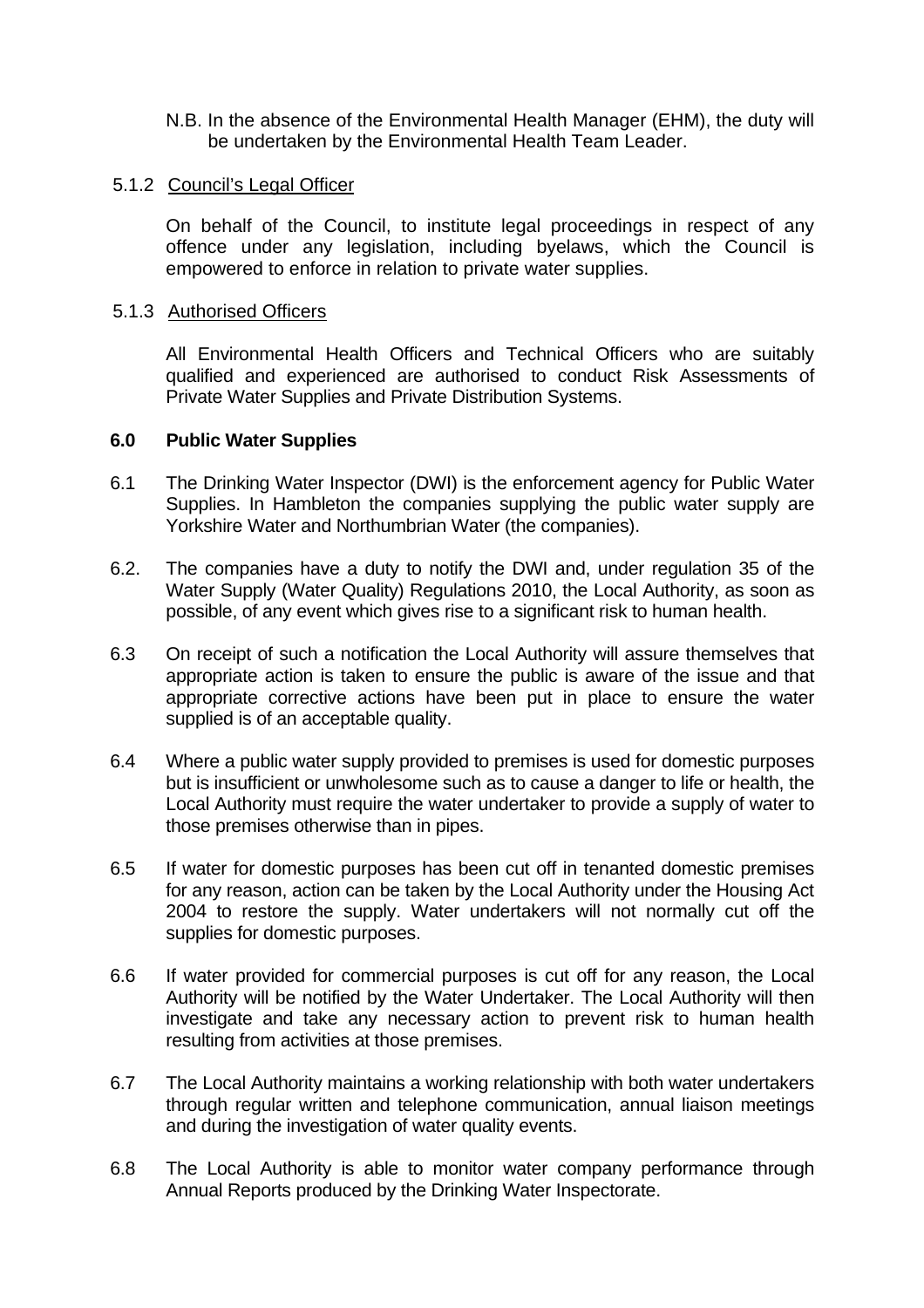## **7.0 Private Water Supplies and Private Distribution Systems**

7.1 The Council is the enforcement authority for Private Water Supplies and Private Distribution Networks.

#### **8.0 Taking of samples**

- 8.1. Samples may be procured by Environmental Health Officers and Technical Officers who are suitably qualified and experienced and who are authorised to exercise the powers and duties contained in the Private Water Supplies Regulations 2009
- 8.2. Powers of Entry Environmental Health Officers and Technical Officers, who are suitably qualified and experienced, are authorised to exercise the powers of entry contained in the Water Industry Act 1991 Section 84 (1). Where that right is obstructed, a Local Authority may apply for a warrant to secure entry.

#### **9.0 Enforcement**

- 9.1 When determining water enforcement options, our Policy is to give paramount consideration to the protection of public health and safety and in determining this it will be necessary to:
	- i. Identify Hazards and Assess Risks
	- ii. Assess management effectiveness
	- iii. Identify contravention of relevant legislation and have regard to Codes of Practice, enforcement-related correspondence from the Drinking Water Inspectorate, Communities of Practice, and other government guidelines.
- 9.2 All available steps shall be taken to ensure consistent, balanced and fair enforcement.
- 9.3 Where differences in application of legislation are not resolved between the Authorised Officer and the regulated entity, it will be the responsibility of the Lead Officer (Commercial) to resolve the matter. In the event of failure to resolve the difference, the matter will be referred to the Environmental Health Manager or, in their absence, the Environmental Health Team Leader.
- 9.4 When inconsistencies cannot be resolved by the EHTL or EHM they should be referred to the North Yorkshire Water Liaison Group for their consideration.

#### **10.0 The Enforcement Options**

- 10.1 All enforcement action will be in accordance with the flow chart shown in Appendix One. After having due regard to all relevant information and evidence, the following enforcement options will be considered.
	- a) To take no action
	- b) To take informal action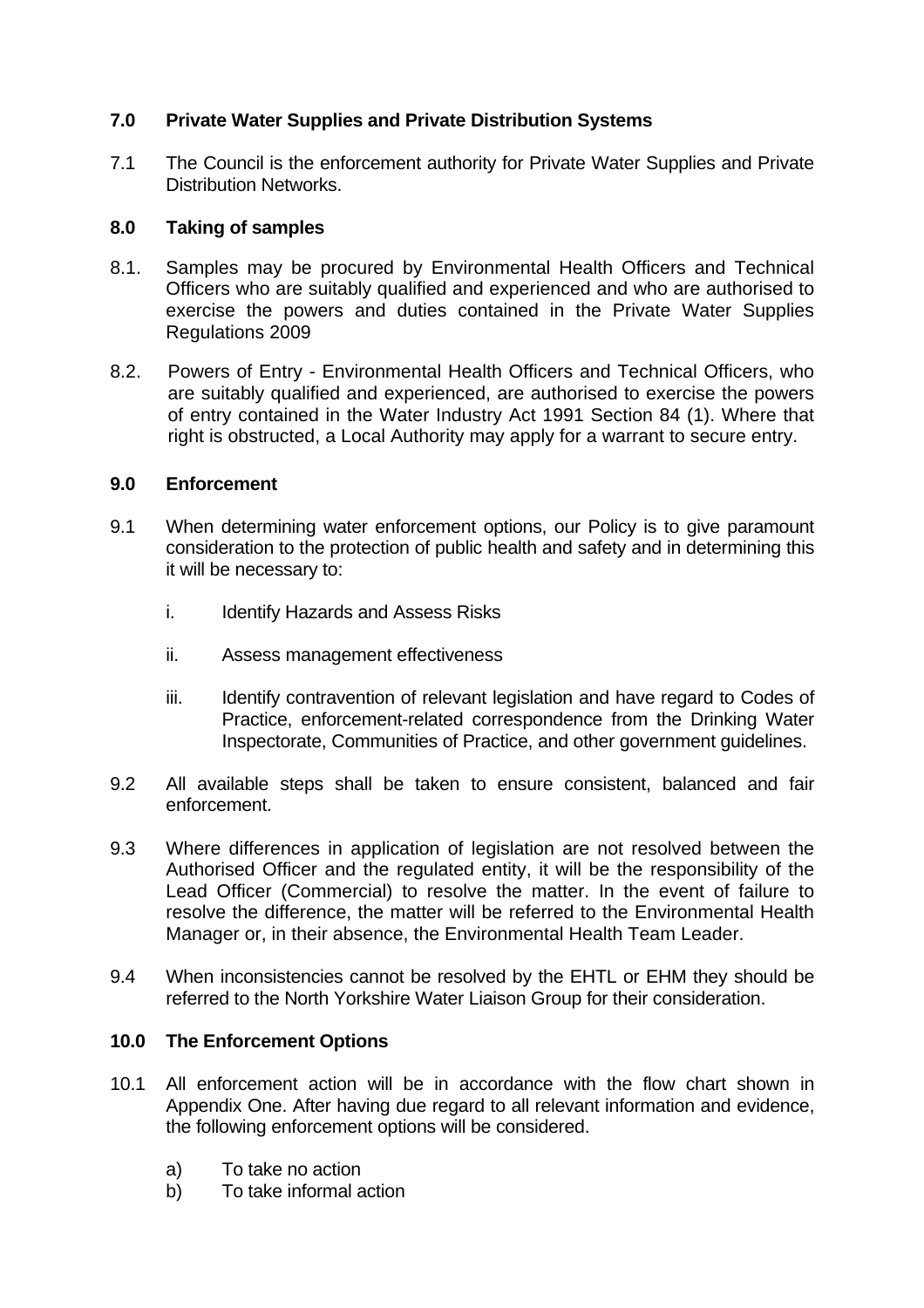- c) To take action to avoid using the water for specific purposes
- d) To issue a "Boil Water" notice
- e) To issue and authorisation
- f) To serve notices to improve or close a supply
- g) To prosecute
- h) To undertake work in default

#### **11.0 No Action**

11.1 This course of action is only considered appropriate where, in the officer's opinion, all relevant statutes and guidelines are satisfactorily complied with and there is no evidence of sample failures.

#### **12.0 Informal Action**

- 12.1 Informal action is the first enforcement action to be considered by an officer where the water is unwholesome but not a potential danger to human health.
- 12.2 Informal action is action which will, in the officer's opinion, secure compliance with legislation by offering advice, issuing verbal warnings, the issue of letters and risk assessment reports.
- 12.3 Officers may recommend informal action where:
	- a) The risk to human health is not serious enough to warrant formal action. (Low or Medium as defined on the DWI Risk Assessment Tool)
	- b) The previous record of the supply is such that it would be reasonable to expect compliance when informal action is taken.
	- c) Confidence in the supply's management is high.
	- d) The risk to public health as a result of non compliance is not significant.
	- e) The action is part of an ongoing project to improve standards.
	- f) The supply is for a single domestic dwelling.
- 12.4 At the conclusion of every visit or investigation the officer will discuss the result of the visit or investigation with the Person in control/Relevant Person for the supply.
- 12.5 When taking informal action the officer will:
	- a) Give all the necessary information to enable all relevant person(s) to understand what is required to remedy the situation and why the action is necessary.
	- b) Indicate that any other means that achieve the objectives of compliance will be equally acceptable.
	- c) Clearly differentiate between legal requirements and recommendations of good practice in any report or correspondence.
	- d) Arrange to carry out follow-up visits to the supply to monitor compliance and, where necessary, steps to confirm compliance. The timing of these visits will be determined by the significance of the breaches and should, wherever possible, be carried out by the original inspecting officer.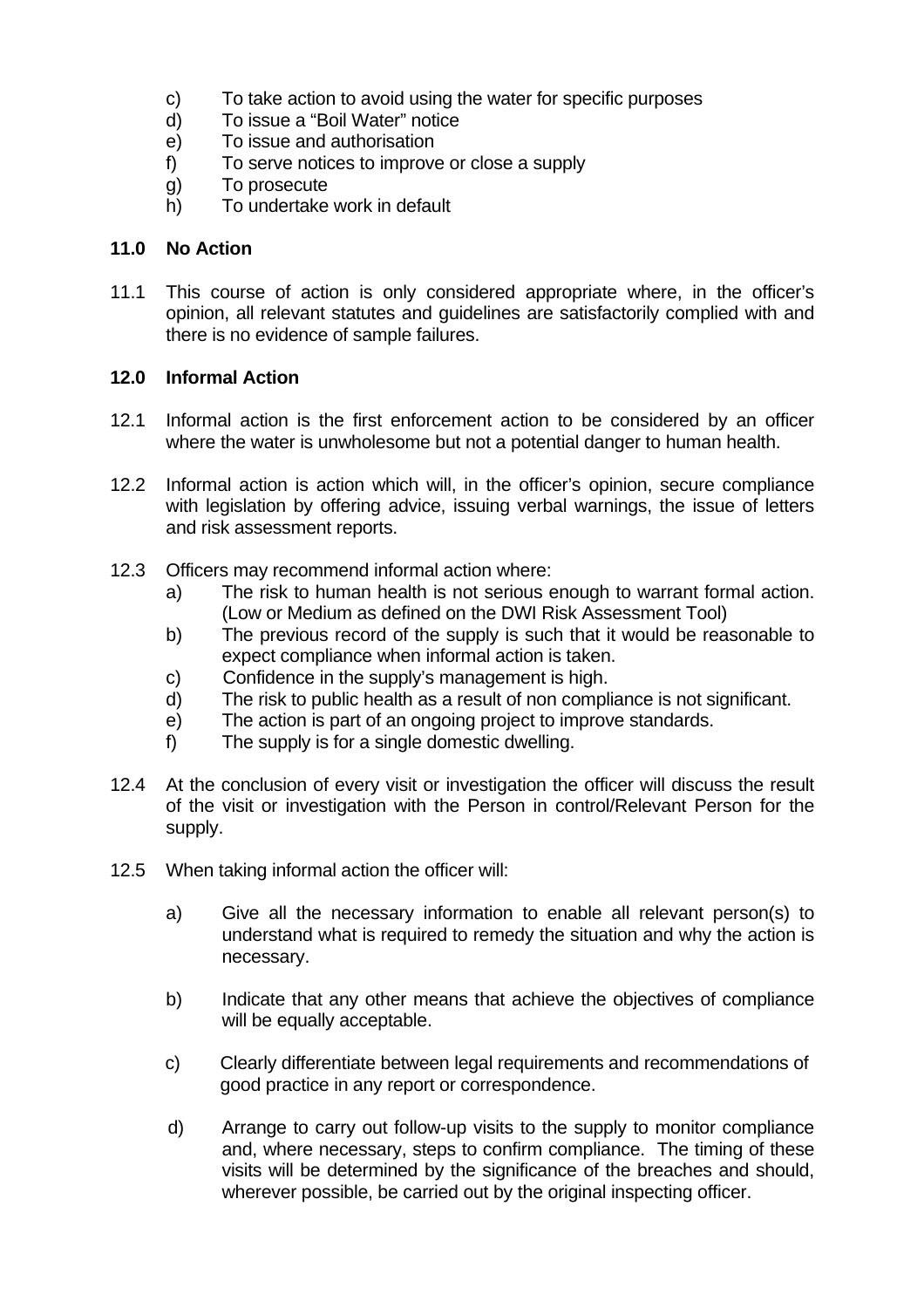#### **13.0 Statutory Action**

- 13.1 The service of Notices will be considered when an officer is satisfied that the same effect could not be achieved by informal means or where there is a potential danger to human health. Two alternative enforcement options can be used in relation to private water supplies and private distribution systems:-
	- 1) If there is a potential danger to human health the Local Authority must:-

 a) inform consumers and give advice to enable them to minimise the danger:

 b) serve a notice under Regulation 18 of the Private Water Supplies Regulations 2009 requiring prohibition or restriction of the use of the supply and specifying what other action is necessary to protect human health;

 c) inform consumers of the notice and provide any additional and necessary advice;

d) investigate the cause of the failure.

- 2) If there is not a potential danger to human health, the Local Authority must:
	- a) investigate the cause of the failure;

b) negotiate informally with the relevant person to obtain agreement in carrying out improvements; and

c) either i) grant a relaxation for a lower standard on condition works are carried out within 3 years; or

 ii) may serve a notice under section 80 of the Water Industry Act 1991 requiring works to be carried out within a specified period, not less than 28 days.

 3) If insufficient information is available to make that judgement, the Environmental Health Service will carry out investigations in consultation with Public Health England to determine whether there is a danger to human health and the cause of the failure.

4) If the fault is within a single dwelling this information will be passed to consumers and suitable advice offered.

- 13.2 In using Notices, due regard will be taken of the Water Industry Act 1991, The Private Water Supplies Regulations 2009, DWI Guidance, Communities of Practice for the public sector and PACE procedures.
- 13.3 Notices would be considered by officers when:
	- a) The water is unwholesome and there is potential danger to human health
	- b) There are significant risks to health
	- c) There is a Very High or High Risk identified on the Risk Assessment
	- d) There is a lack of confidence in the ability or will of the relevant person or person in control to respond to informal action.
	- e) There is previous history of non compliance with informal action.
	- f) Standards are generally poor and there is low management awareness.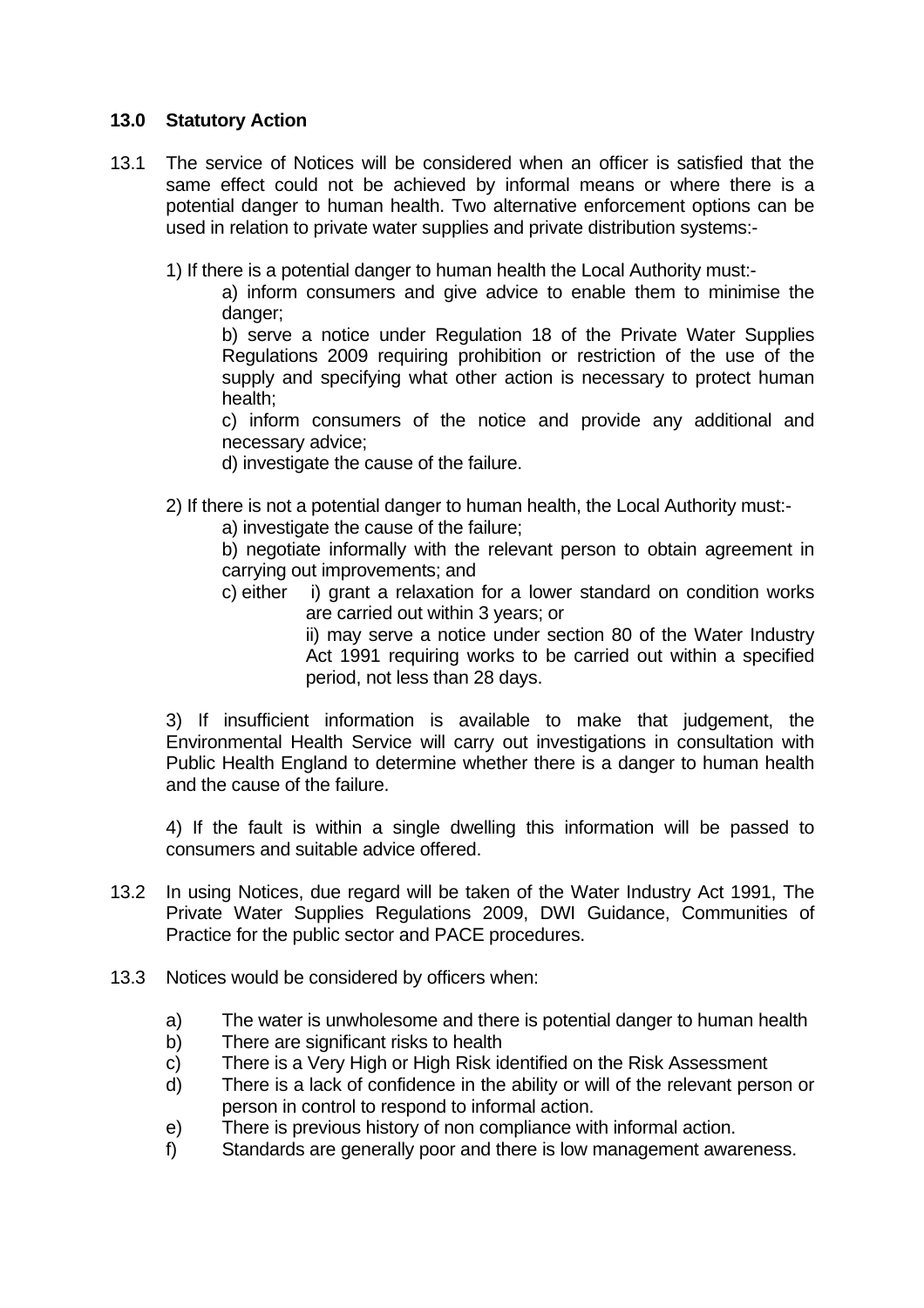- 13.4 Notices served under Section 80 of the Water Industry Act 1991 or Regulation 18 of the Private Water Supplies Regulations 2009 will be signed by an authorised officer.
- 13.5 When serving Notices officers will set realistic time limits after discussing these limits with the relevant person(s). The timescale will vary according to the type of work needed, the number of people exposed to the risk and the likelihood of water being consumed by non-residents or used for commercial purposes.
- 13.6 Failure to comply with a Notice will generally result in Legal Proceedings being implemented.
- 13.7 Officers must have obtained sufficient evidence to satisfy the court and also be satisfied that such proceedings would not be jeopardised by any omission or failure in procedure or evidence gathering.

#### **14. Works in Default**

- 14.1 The decision to carry out works in default is a serious matter and will only be considered after consultation with the Environmental Health Team Leader or EHM. The case and the available evidence would be discussed with the Council's Legal Officer prior to any decision being made.
- 14.2 The relevant criteria to be considered by officers when work in default is being considered are one or both of the following:
	- a) Where the offence involves a failure either in full or in part with the requirements of a statutory notice.
	- b) Where all opportunities for appeal against the notice have expired.

#### **15.0 Prosecution**

- 15.1 The decision to prosecute is a serious matter and will only be considered after consultation with the Environmental Health Team Leader or EHM. The case and the available evidence would be discussed with the Council's Legal Officer prior to any decision being made regarding the institution of legal proceedings
- 15.2 The relevant criteria to be considered by officers when prosecution is being contemplated are one or more of the following:
	- a) Where the offence involves a failure either in full or in part with the requirements of a statutory notice.
	- b) Wilfull obstruction of an officer in possession of a warrant to secure entry to the premises.
- 15.3 Before a prosecution proceeds the EHM or Environmental Health Team Leader must be satisfied (by the authorised officer) that there is relevant, admissible, substantiated and reliable evidence that the offence has been committed by an identifiable body.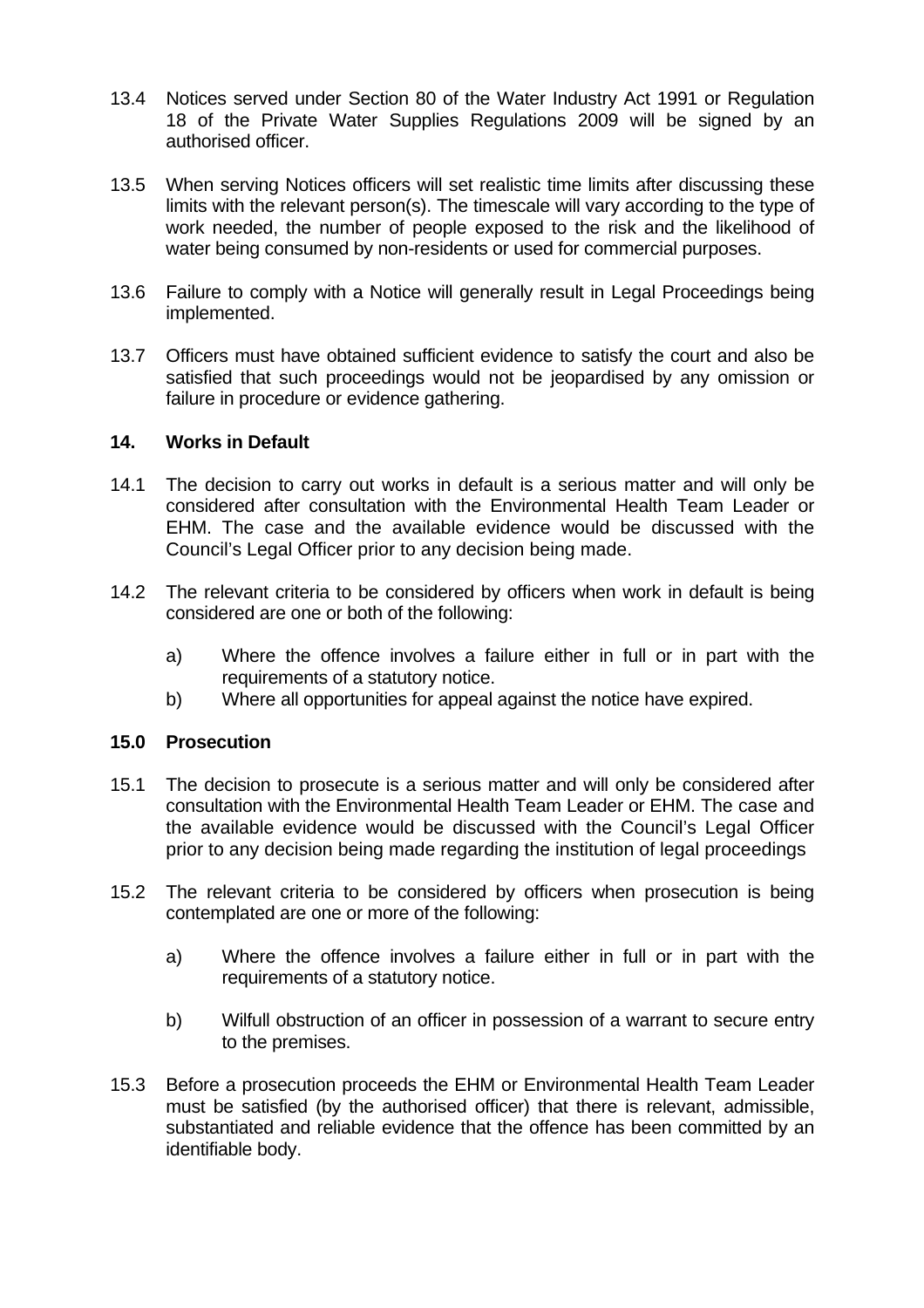- 15.4 The criteria for making that decision are contained within the Environmental Health Service Enforcement Strategy and Policy
- 15.5 Once the decision to prosecute has been taken the matter and all relevant documents will be referred to the Council's Legal Officer without delay.
- 15.6 Any departure from the policy will be considered by the Lead Officer and the reason for the departure recorded.
- 15.7 The responsible person has a right of appeal to a Magistrates' Court against the service of a notice.